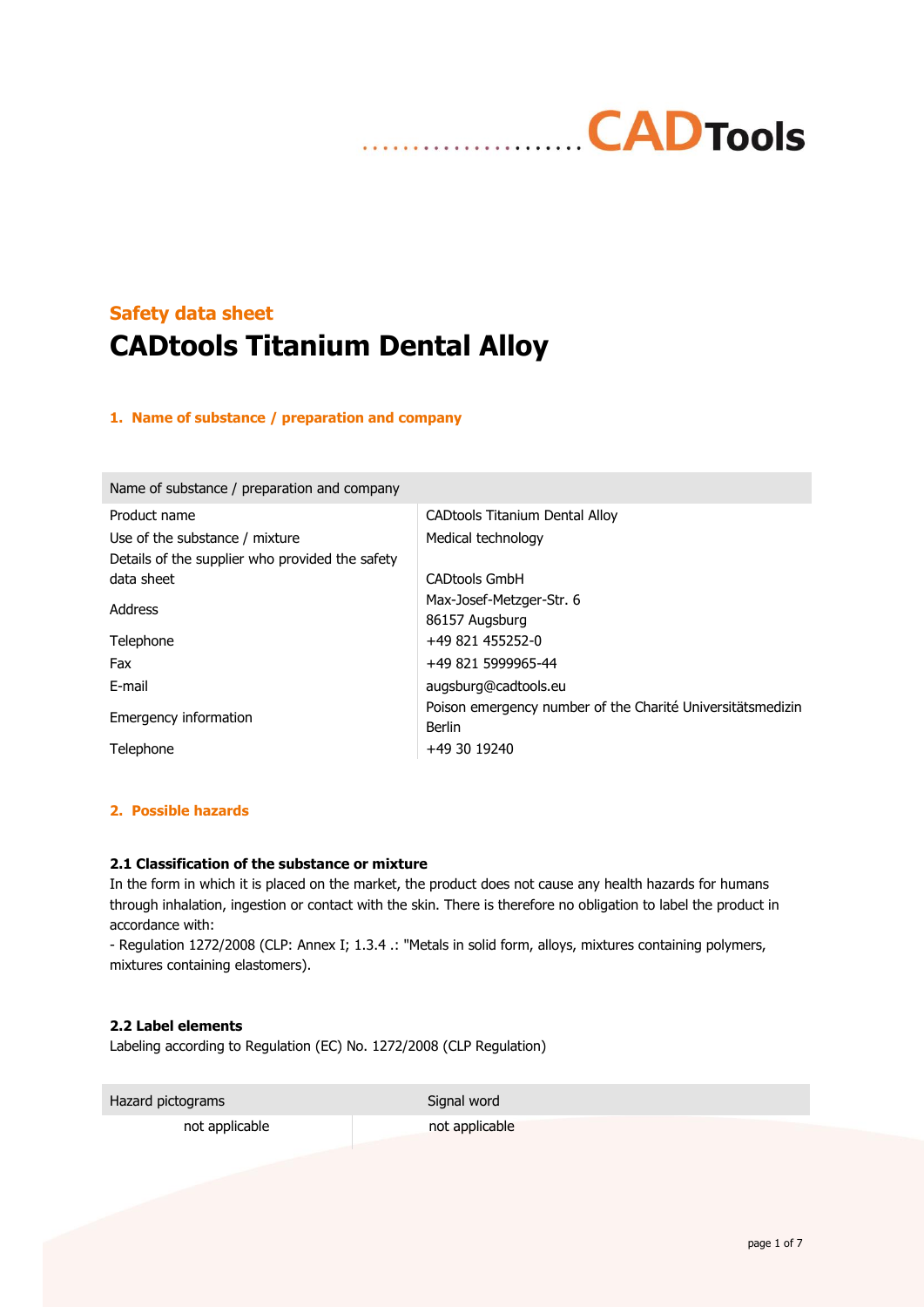# **CADTools** . . . . . . . . . . . .

**2.3 Other hazards** Inhalation of grinding dust, irritation to skin and eyes.

## **PBT assessment**

No data available

# **vPvB assessment**

No data available

# **3. Composition / information on the components**

## **3.1 Ingredients**

The product is not a substance, but a titanium alloy of the type TA6V ELI ISO 5832-3 - ASTM F136.

#### **3.2 Mixtures**

| Chemical name   | Molecular formula | CAS number<br><b>EINECS number</b> | Classification according to GHS                                      | Concentration |
|-----------------|-------------------|------------------------------------|----------------------------------------------------------------------|---------------|
| <b>Titanium</b> | Ti                | 7440-32-6<br>231-142-3             | Aquatic Chronic 4; H413<br>Resp. Sens. 1; H334<br>Skin Sens. 1; H317 | 90%           |
| Aluminium       | Al                | 7440-47-3<br>231-157-5             |                                                                      | $6\%$         |
| Vanadium        | ٧                 | 7439-62-2<br>231-171-1             |                                                                      | $4\%$         |

## **4. Description of the measures**

| Description of the measures |                                                                                                                           |
|-----------------------------|---------------------------------------------------------------------------------------------------------------------------|
| After inhalation            | Get fresh air and consult a doctor if there is irritation to<br>the airways.                                              |
| After skin contact          | Thoroughly clean with warm water and soap.<br>Get medical advice in case of skin irritation.                              |
| After eye contact           | Rinse carefully and thoroughly with the eye shower or with<br>cold, clean water, if necessary consult an ophthalmologist. |
| After ingestion             | If a larger amount is swallowed, only if you are conscious,<br>induce vomiting and consult a doctor.                      |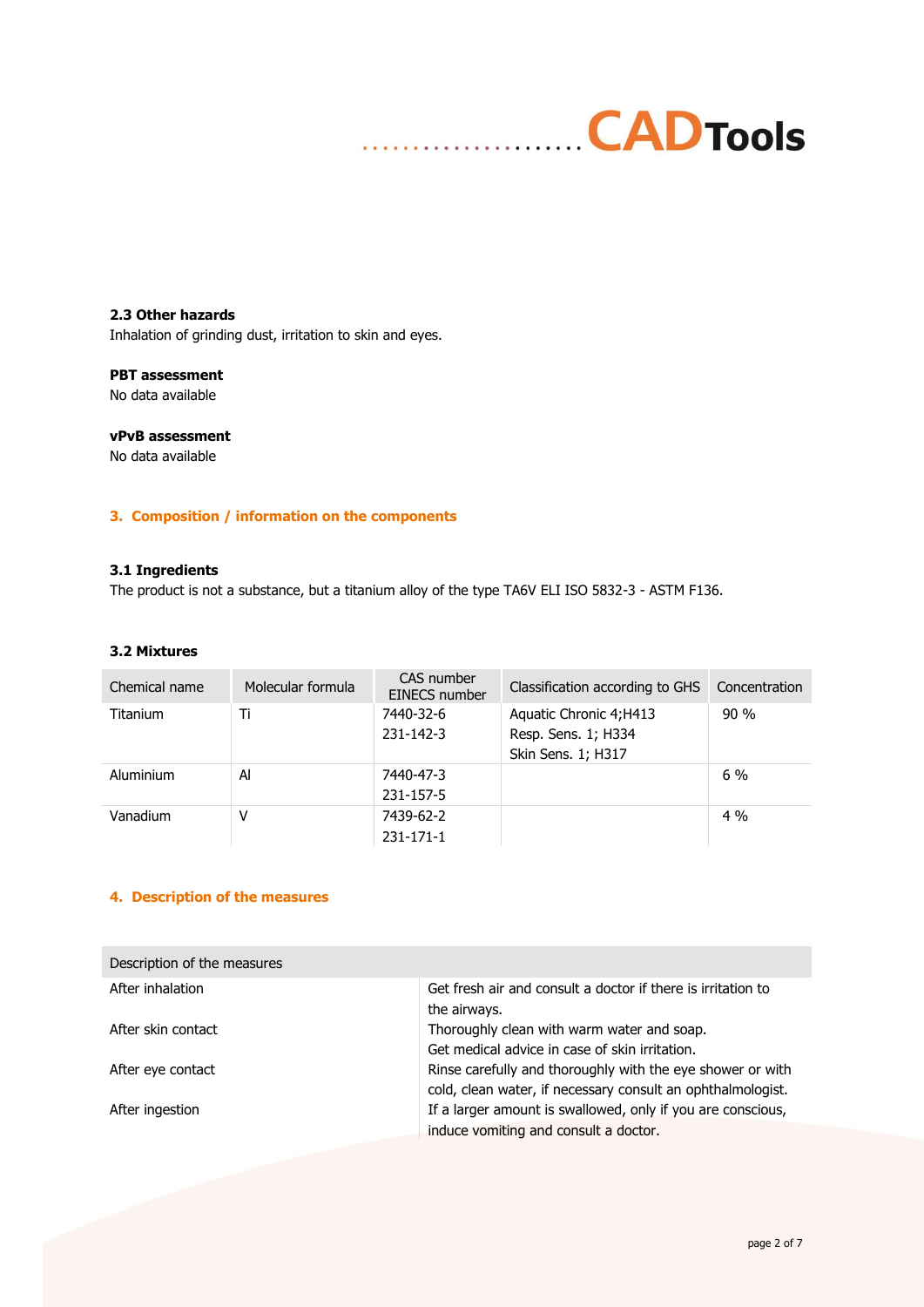

#### **5. Fire-fighting measures**

Fire-fighting measures Suitable extinguishing agents **Cover with dry sand or salt.** Fire fighting hazards not known

Unsuitable extinguishing agents Water, foam, gas-filled or similar fire extinguishers Special protective equipment for fire fighters In the event of fire, wear self-contained breathing apparatus and standard extinguishing equipment.

#### **6. Accidental release measures**

**Personal protective measures** See section 8

#### **Environmental protection measures**

No evidence of negative behavior of the product in the environment

# **Methods for cleaning up / taking up**

Conventional cleaning method

#### **7. Handling and storage**

**Precautions for safe handling** No restrictions

**Precautions for safe storage** No restrictions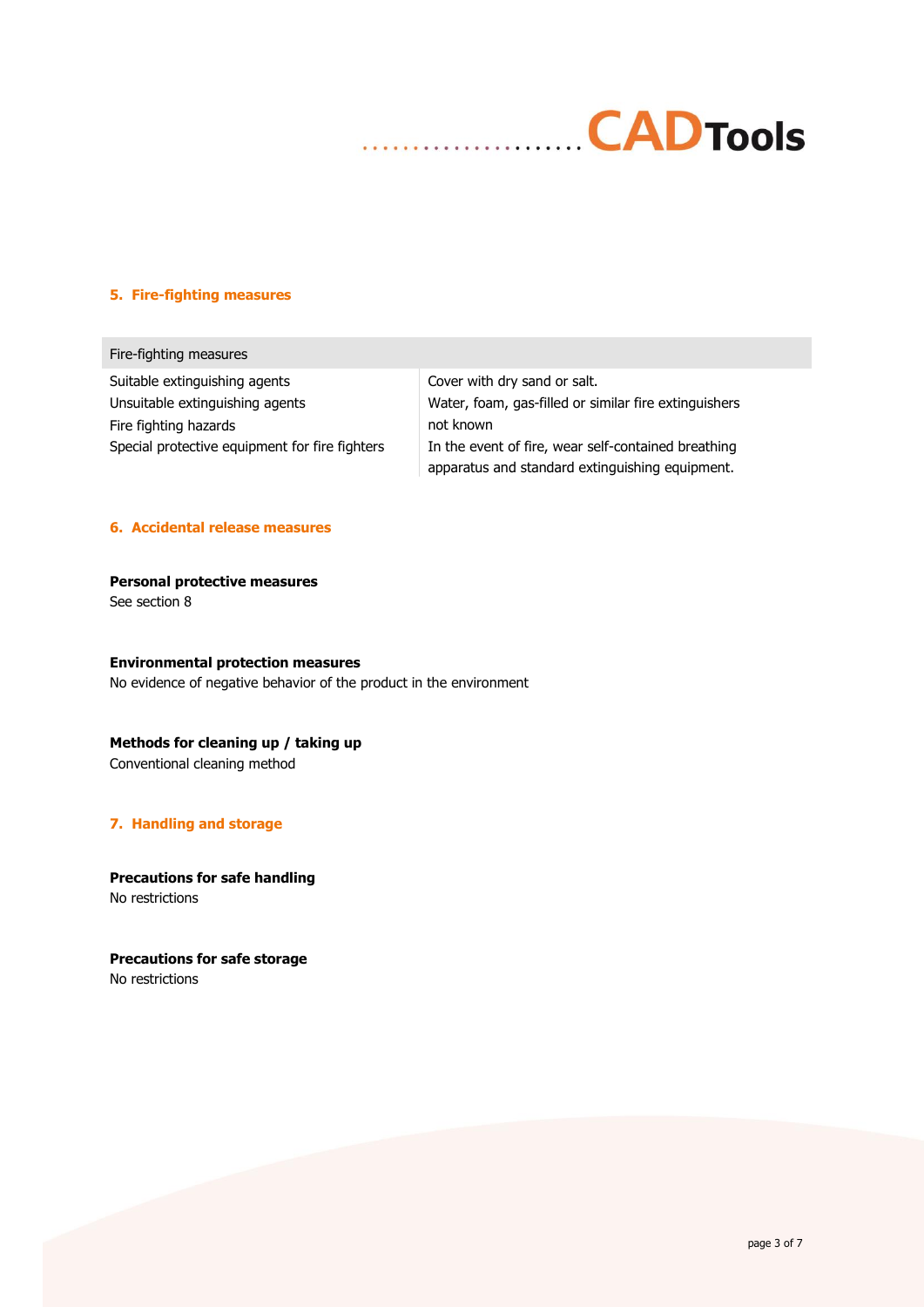# **8. Exposure controls and personal protective equipment**

 $\ddot{\phantom{a}}$ 

| Limitation and monitoring of exposure |                                                                                                                                                                                                                                                                       |
|---------------------------------------|-----------------------------------------------------------------------------------------------------------------------------------------------------------------------------------------------------------------------------------------------------------------------|
| Protection of the respiratory tract   | Provide suitable aspiration. Use breathing apparatus if<br>necessary (particle filter P3 according to DIN EN 143)                                                                                                                                                     |
| Eye protection                        | Use protective goggles with side protection (EN 166)                                                                                                                                                                                                                  |
| Respiratory protection                | If solid titanium alloy forms are converted into particles in<br>manufacturing processes, keep the working environment<br>below recommended limits by means of suitable ventilation.<br>If ventilation is insufficient, respiratory protection should be<br>used.     |
| Skin protection                       | Suitable protective clothing must be used.                                                                                                                                                                                                                            |
| Hand protection                       | Heat-insulating protective gloves must be used for thermal<br>processing. Protective gloves must be replaced immediately if<br>they are physically damaged or worn. Design the work steps<br>in such a way that the permanent use of protective gloves is<br>avoided. |
| Other                                 | The use of safety precautions for working with chemical<br>substances should be considered.                                                                                                                                                                           |
|                                       | Do not eat, drink or smoke while working. Observe legal<br>regulations on industrial hygiene.                                                                                                                                                                         |
|                                       | Wash your face and hands before taking a break or at the end<br>of work.                                                                                                                                                                                              |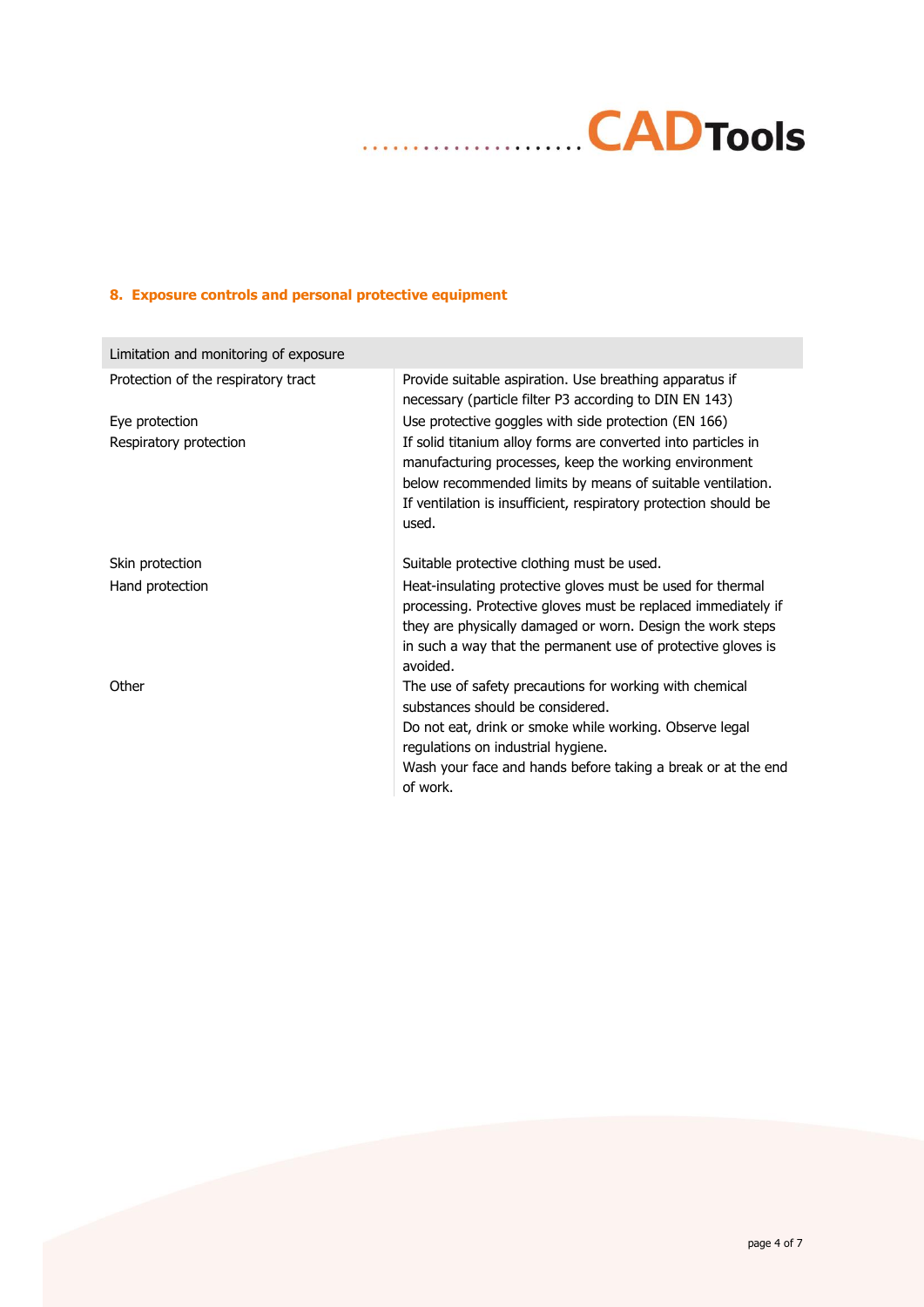# **9. Physical and chemical properties**

| Physical and chemical properties         |                                 |
|------------------------------------------|---------------------------------|
| Appearance                               | industrially manufactured solid |
| Colour                                   | white                           |
| Odour                                    | odourless                       |
| Odour threshold                          | not determined                  |
| Melting temperature                      | 1600 - 1660 °C                  |
| Boiling point                            | not determined                  |
| Flash point                              | not determined                  |
| Decomposition point                      | not determined                  |
| Auto-ignition temperature                | not determined                  |
| Explosion hazard                         | not determined                  |
| Oxidizing properties                     | not determined                  |
| Flammability (solid, gaseous)            | not determined                  |
| Lower explosion limit                    | not determined                  |
| Upper explosion limit                    | not determined                  |
| Vapor pressure                           | not determined                  |
| Vapor density                            | not determined                  |
| Evaporation rate                         | not determined                  |
| Relativ density                          | not determined                  |
| Density                                  | 4,5 g / $cm3$                   |
| Water solubility                         | insoluble                       |
| Solubility (-ies)                        | not determined                  |
| Partition coefficient: n-octanol / water | not determined                  |
| <b>Viscosity</b>                         | not determined                  |
|                                          |                                 |

. . . . . . . .

# **10. Stability and reactivity**

| Stability and reactivity        |                                                                                                             |
|---------------------------------|-------------------------------------------------------------------------------------------------------------|
| Reactivity                      | Dangerous reactions are not to be expected if the product is<br>handled according to its intended use.      |
| Chemical stability              | stable under normal conditions                                                                              |
| Conditions to avoid             | Titanium is strongly attacked by hydrofluoric acid / nitric acid<br>mixtures.                               |
| Incompatible materials          | May ignite in the presence of dry chlorine at room<br>temperature, with iron oxide at elevated temperature. |
| Gefährliche Zersetzungsprodukte | not known                                                                                                   |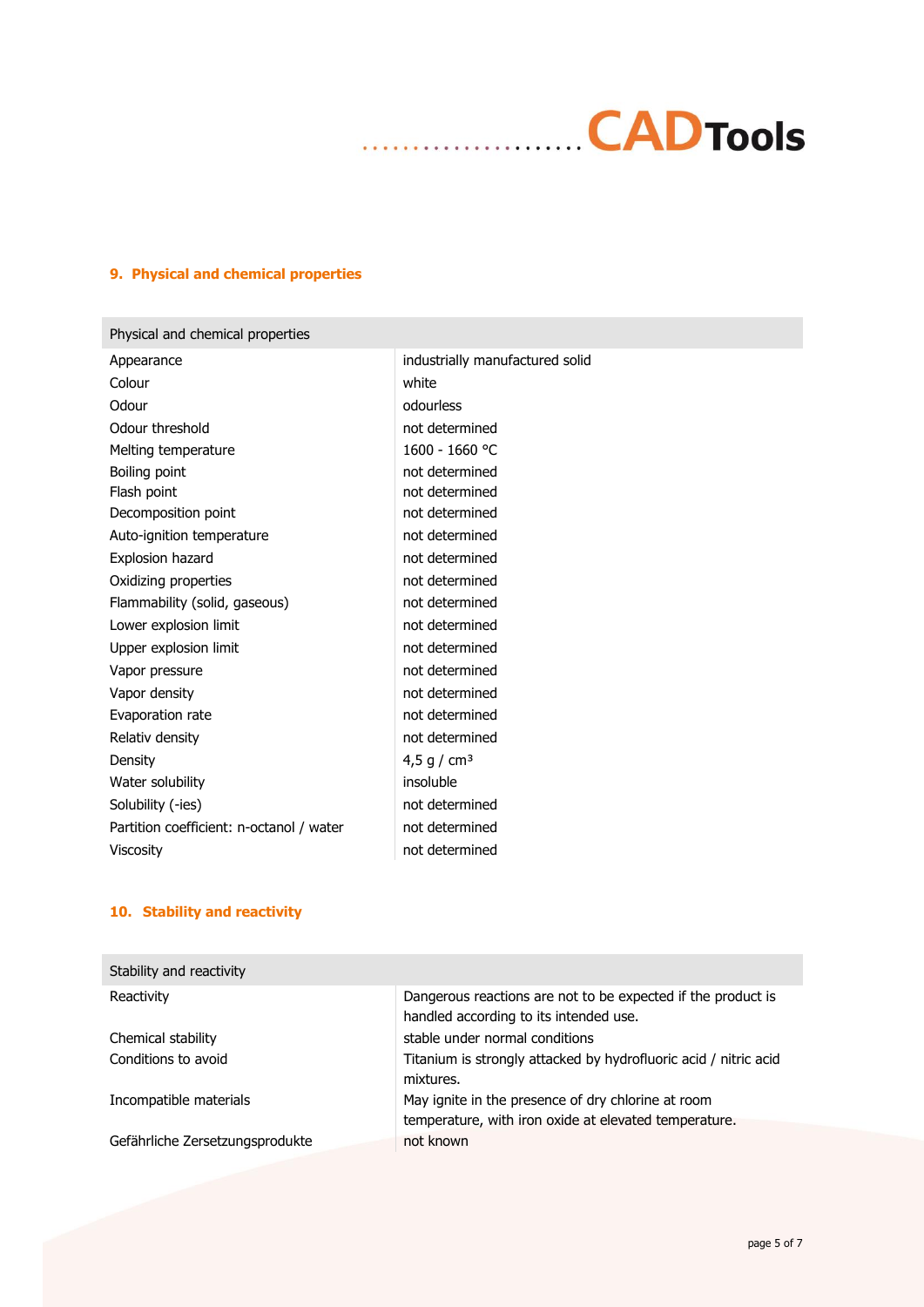# **CADTools** . . . . . . . . . . . . . . . . . .

# **11. Toxicology**

No dangerous reactions are known with normal handling and use.

| Information on toxicological effects |                                                              |
|--------------------------------------|--------------------------------------------------------------|
| Acute oral toxicity                  | not known                                                    |
| Acute dermal toxicity                | not known                                                    |
| Acute inhalation toxicity            | Titanium is non-toxic and safe to handle in solid form.      |
|                                      | If titanium dust or fumes are generated, it is recommended   |
| Skin corrosion / irritation          | that adequate exhaustion or ventilation is provided to avoid |
|                                      | contact with the eyes or respiratory system.                 |
| Serious eye damage / irritation      | not known                                                    |
| Respiratory / skin sensitization     | not known                                                    |
| Germ cell mutagenicity               | not known                                                    |
| Reproductive toxicity                | not known                                                    |
| Carcinogenicity                      | not known                                                    |
| STOT single exposure                 | not known                                                    |
| STOT repeated exposure               | not known                                                    |
| Aspiration hazard                    | not known                                                    |

### **12. Information on ecology**

| If handled and used properly, no ecological problems are to<br>be expected. |
|-----------------------------------------------------------------------------|
| not known                                                                   |
| not known                                                                   |
| not known                                                                   |
| not known                                                                   |
| not known                                                                   |
|                                                                             |

# **13. Disposal considerations**

Do not store in dust, grinding waste and dust aggregates in extraction systems. Residual material should be recycled. Disposal in accordance with local, official regulations.